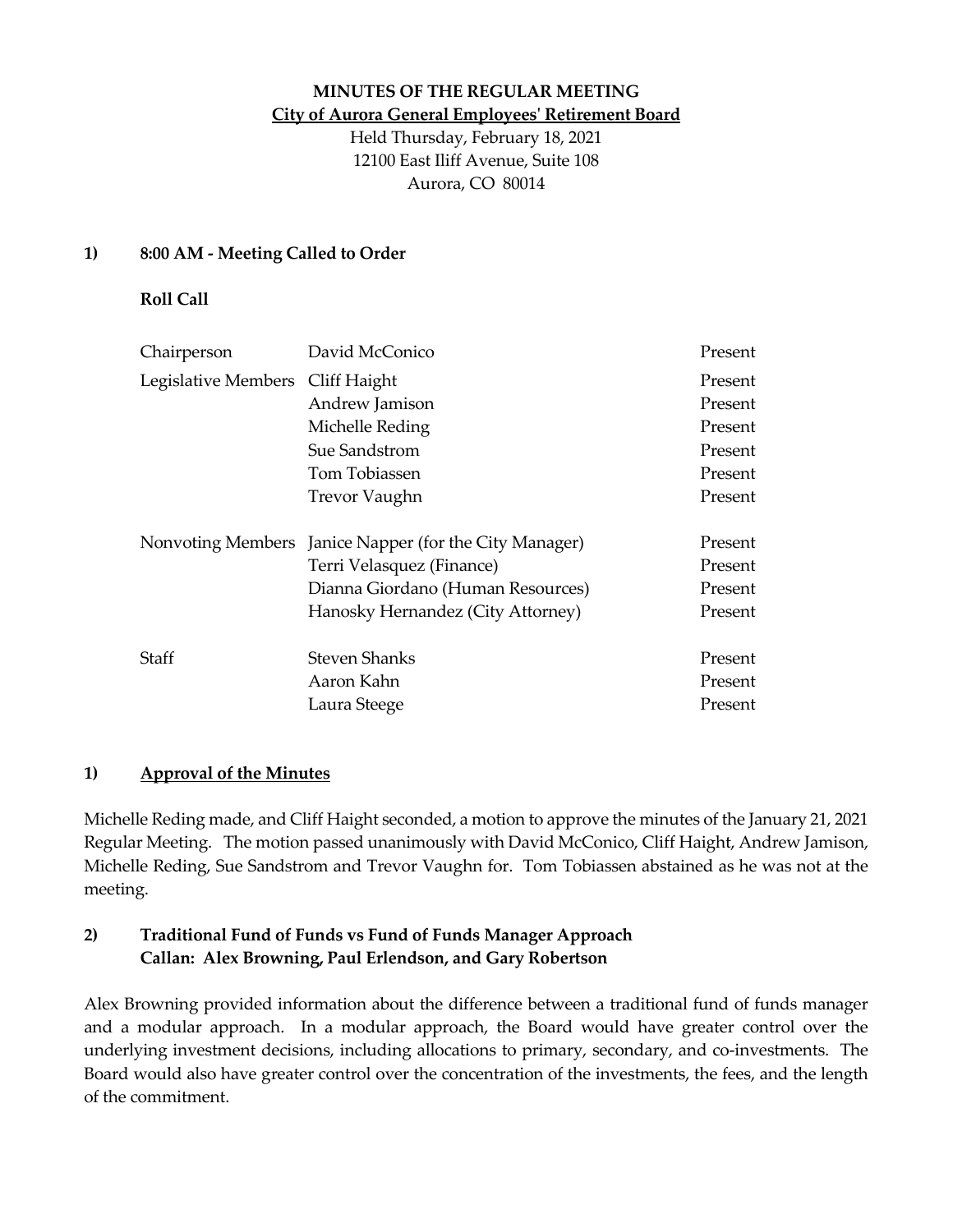#### **Minutes of the Regular Meeting Held Thursday, February 18, 2021 Page 2**

Gary Robertson noted that there are approximately 4-5 large institutions that offer a modular approach to private equity. He noted that most plans of Aurora's size and staff resources tend to use the traditional fund of funds approach. Gary Robertson noted that Aurora's current structure does allow Board control over allocations to venture, buyouts, and foreign investments.

Trevor Vaughn stated that he does not feel that the modular approach is appropriate for Aurora since neither staff nor the Board has enough of a background to go modular. Sue Sandstrom and Tom Tobiassen agreed with Trevor.

Alex Browning noted that the Board could hire a modular manager, specifying fund characteristics such as increased flexibility, liquidity, and lower fees, and the modular manager would make recommendations that the Board could analyze and select from.

Trevor Vaughn made, and Cliff Haight seconded, a motion to authorize Callan to conduct a search for a private equity manager and to include both traditional fund of fund managers and modular candidates to be interviewed by the Board. The motion passed unanimously with David McConico, Cliff Haight, Andrew Jamison, Michelle Reding, Sue Sandstrom, Tom Tobiassen, and Trevor Vaughn for. Alex Browning will provide the Board with search criteria to be reviewed at the Regular Meeting in March.

## **3) Treasurer's Report**

Steve Shanks reviewed financial statements and investment performance for December. On February 12, 2021, the fund was valued at approximately \$584.5 million.

## **4) Review of Lump Sum Distributions for January**

Twelve participants took lump sum distributions totaling \$118,543.94.

## **5) Approval of Retirement Benefits**

Aaron Kahn presented the retirement calculations. Michelle Reding made, and Cliff Haight seconded, a motion to approve retirement benefits for **W. Daniel Quillen,** and **Nancy L. Walker.** The motion passed unanimously with David McConico, Cliff Haight, Andrew Jamison, Michelle Reding, Sue Sandstrom, Tom Tobiassen, and Trevor Vaughn for.

## **Public Comments**

There were no public comments.

## **6) Old Business**

There was no old business.

## **7) New Business**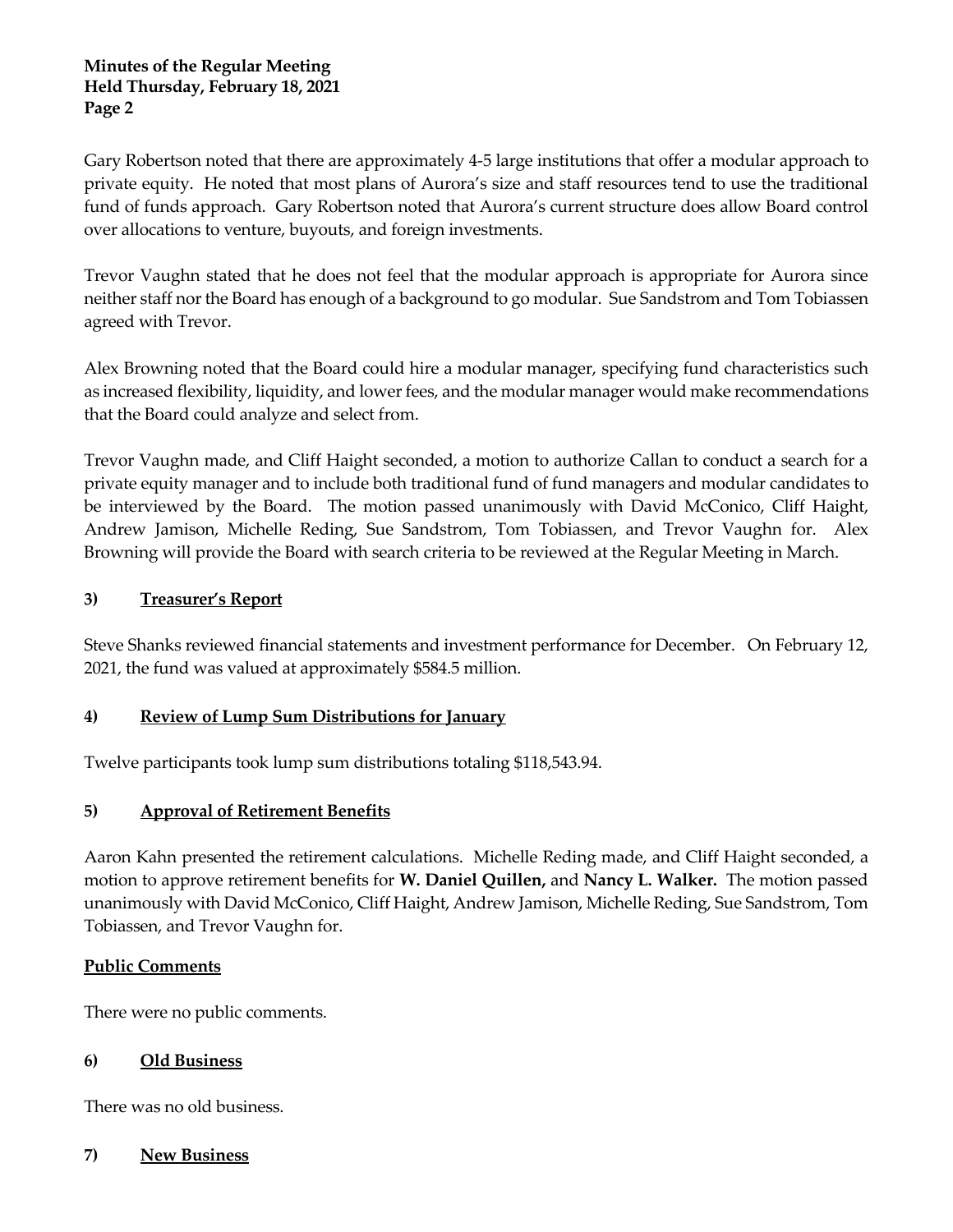## **A) Morgan Stanley Prime Property Fund – Consent to Election of Directors**

Morgan Stanley sent GERP a request to consent to the election of directors. Alex Browning explained that the SEC has increased the requirement for active investor participation in investment managers activity. We may see more of these requests for consent moving forward. Callan doesn't see any reason to not to consent to the election of directors as presented by Morgan Stanley.

Sue Sandstrom made, and Trevor Vaughn seconded, a motion to consent to election of directors of the Morgan Stanley Prime Property Fund. The motion passed unanimously with David McConico, Cliff Haight, Andrew Jamison, Michelle Reding, Sue Sandstrom, Tom Tobiassen, and Trevor Vaughn for.

# **B) Segall Bryant & Hamill – Consent to Assign Assets**

CI Financial Corporation will be acquiring Segall Bryant & Hamill. As part of the acquisition, the Board will be required to either consent to assign assets to CI Financial or find another manager. Alex Browning stated that Callan sees no reason not to consent. He expects that, once the acquisition has been finalized it may be appropriate to have additional scrutiny on the manager and monitor personnel changes.

Sue Sandstrom made, and Tom Tobiassen seconded a motion to assign assets of Segall Bryant & Hamill to CI Financial Corporation. The motion passed unanimously with David McConico, Cliff Haight, Andrew Jamison, Michelle Reding, Sue Sandstrom, Tom Tobiassen, and Trevor Vaughn for.

# **C) BKD – Pre-Audit Letter**

Steve Shanks reviewed the Pre-Audit letter from BKD as well as the progress of the audit so far. BKD is required to provide us with a Pre-Audit letter which explains standards used, the scope of the audit, and the tests of controls and data. The audit is conducted in accordance with Government Auditing Standards set forth by the Comptroller General of the United States. The letter enumerates the areas of risk addressed by the audit including controls, investment reporting and potential bias, and benefit calculations and reporting.

Per the pre-audit letter drafts of the financial statements should be available by March 26, 2021 with the final reports available on April 9, 2021. The audit has been conducted remotely with meetings held using WebEx and data provided electronically.

# **D) Review of Callan Work Plan for 2021**

Alex Browning reviewed the Callan Work Plan for 2021. Callan will review the asset allocation at the meeting next week. Alex noted that this is the year that they would typically preform and asset/liability study. He noted that the Board has changed actuarial assumptions. Callan will review implementation strategies, including private equity. In September, Callan will review the manager fees. In addition, Alex hopes that in-person Callan conferences will be available depending on the vaccine.